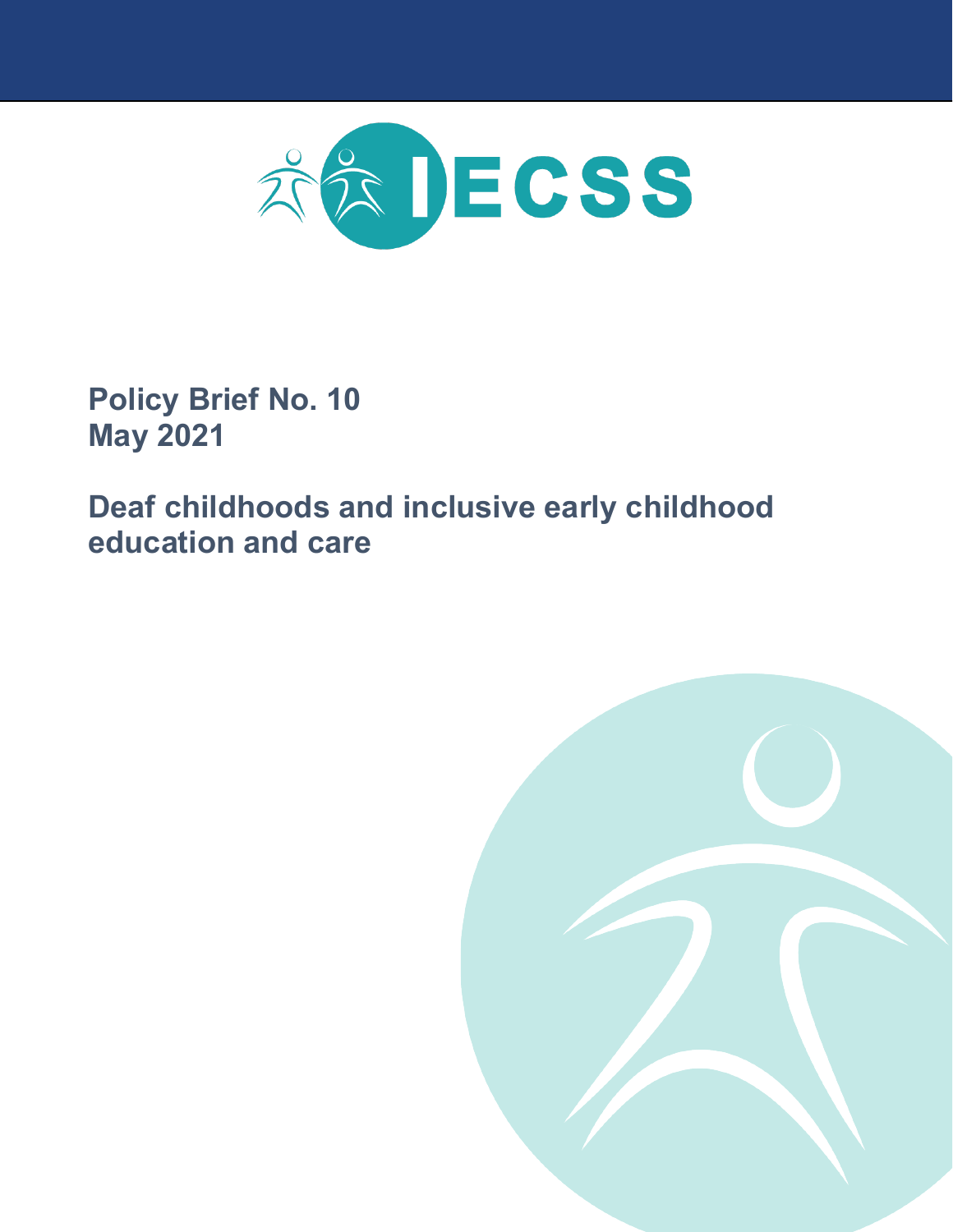

#### **The Inclusive Early Childhood Service System Project (IECSS)**

This policy brief was prepared by:

Kathryn Underwood, Professor, Ryerson University and Project Director for the Inclusive Early Childhood Service System project (IECSS).

Kristin Snoddon, Associate Professor, Ryerson University and Collaborator for the Inclusive Early Childhood Service System project (IECSS).

Thank you to Thanh Thanh Chung and Laura Feltham for their research assistance on this brief.

The IECSS project is a multi-year partnership that seeks to understand how institutions are constituted in our society in order to organize children and their families. The project focuses on disabled childhoods in the context of family, community and society.

IECSS is funded by SSHRC/CRSH and Ryerson University. To learn more about IECSS, our partners, a full list of our team, and to see other publications from IECSS please visit our website:

#### www.**InclusiveEarlyChildhood**.ca

|   |                                                              | Funded by SSHRC/CRSH   Partnership Grant #895-2018-1022 |        |
|---|--------------------------------------------------------------|---------------------------------------------------------|--------|
| M | Social Sciences and Humanities<br>Research Council of Canada | Conseil de recherches en<br>sciences humaines du Canada | Canada |
|   |                                                              |                                                         |        |
|   |                                                              |                                                         | R      |

# **Introduction**

On April 22, 2021, the Canadian Government released a budget that puts forward funding for a national \$10 per day childcare plan. This is a significant accomplishment for childcare advocates who have been fighting for a universal system for years. It is significant to remark that advocates have long called for the system to be inclusive and accessible. The government outlined these principles in the 2017 Multilateral Early Learning and Childcare Framework, stating that childcare should be high-quality; accessible, affordable and flexible; and inclusive (Government of Canada, 2017). The budget outlines funding that has very few provisions to ensure these principles are enacted. In this budget, the only reference to accessibility in childcare is funding to improve physical accessibility in up to 400 childcare centres. In Ontario alone, there are more than 5,565 centres (Government of Ontario, 2020). Physical accessibility does not account for the many other aspects of access that are lacking in childcare in Canada. In this brief, we consider access and quality from the standpoint of deaf and hard of hearing children and their families.

The IECSS project focuses on disability in childhood. However, 21 participants identified that their children are deaf or hard of hearing (for some, it is temporary). In addition, almost all participants across our larger sample of 136 families have interacted with systems of infant hearing screening.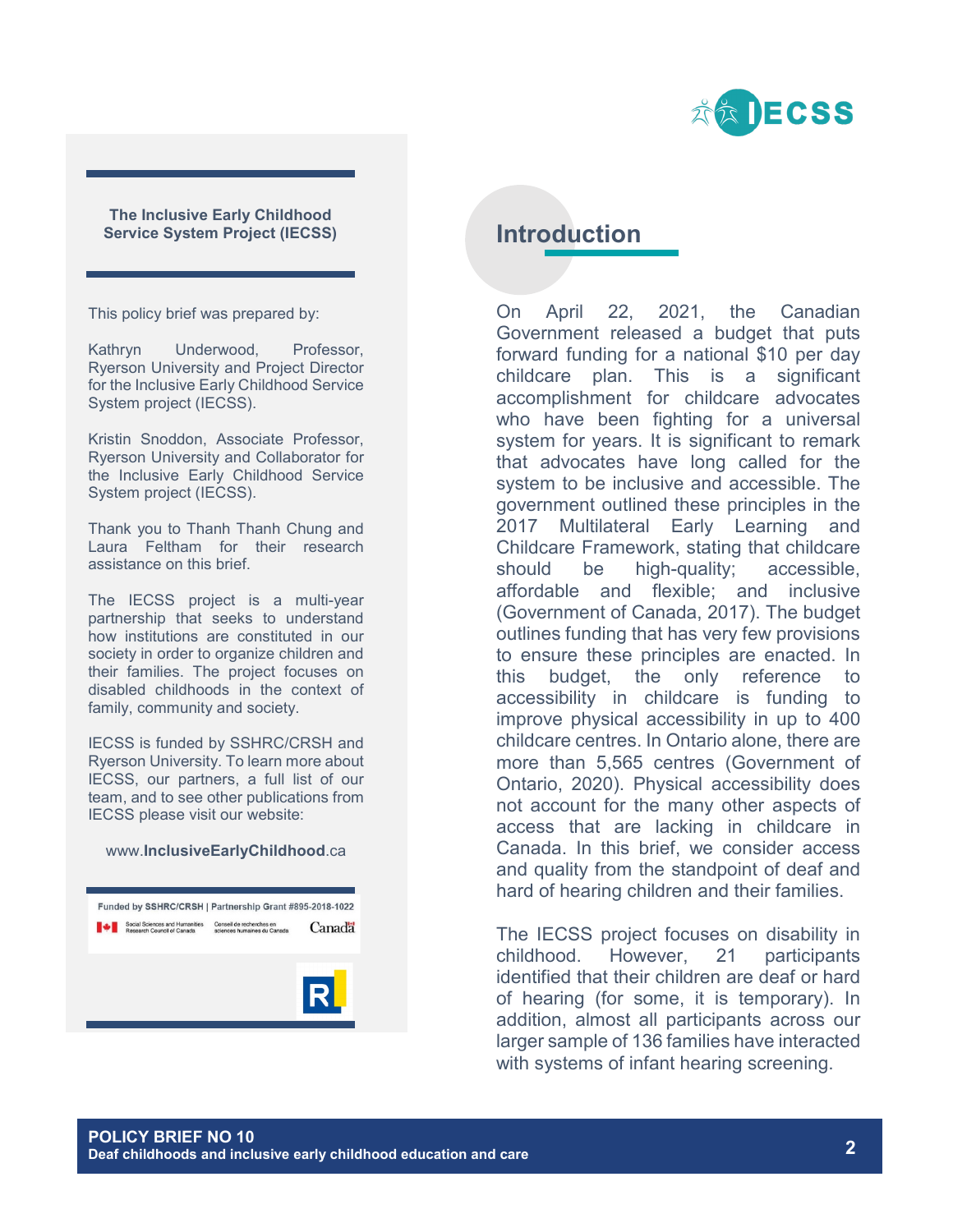

This brief draws on the experience of IECSS participants, who have been interviewed between 1 and 6 times over the course of the longitudinal study.

It is critical to recognize that when deaf and hard of hearing children do not have access to a language they understand, they can experience barriers to communication with caregivers and to inclusion (Kushalnagar et al., 2020). These barriers are tied to language deprivation, or the persistent lack of access to a natural language in early childhood, which impacts cognitive development (Hall et al., 2018; Spellun & Kushalnagar, 2018). Young deaf children's adverse childhood communication experiences related to ongoing exclusion from family communication directly contribute to gaps in social and academic development and to psychological distress (Kushalnagar et al., 2020; Hall et al., 2017). In contrast, when young deaf children and their families have access to national sign languages, such as American Sign Language (ASL), Langue des signes québécoise (LSQ), and Indigenous sign languages, children have age-appropriate language development and healthy development across all domains (Caselli et al., 2021; Wilkinson & Morford, 2020).

# **National sign languages are necessary for quality and accessibility**

In our research, few children who are deaf or have hearing loss have access to national sign languages. While many families across the study describe using "baby sign" with their infants, none of the participants in this study reported access to comprehensive

national sign language programs, including support for parents and caregivers' learning of ASL, LSQ or Indigenous sign language and bimodal bilingual early childhood education and care. Only one parent described sustained attempts at ASL learning, and she is doing this work at home on her own.

*"I would love to sit with someone who actually is using sign language as their first language and be able to sit with them and to learn for her. Instead, we're using videos, going on the internet and like looking up different signs and ones that make sense for what she's doing."*

Our finding is consistent with Canadian research that confirms deaf children and their caregivers lack comprehensive access to the sign language services they need for healthy development (Snoddon, 2020; Snoddon & Paul, 2020). The result is that parents such as the one quoted above are left with inadequate support for learning ASL or LSQ.

Inclusion does not mean creating conditions under which children are only partially participating, or where they must fit in (Murray et al., 2020). For deaf children, it is paramount that they have access to a national sign language from infancy. All deaf children have a right to sign language (World Federation of the Deaf, 2016), and this means they must be able to learn from the early years and throughout their education.

Across Canada, at this time, no province has a comprehensive sign language strategy, and no province or territory has a comprehensive system of services to ensure sign language access and instruction for both deaf children and their caregivers, particularly in the early years before school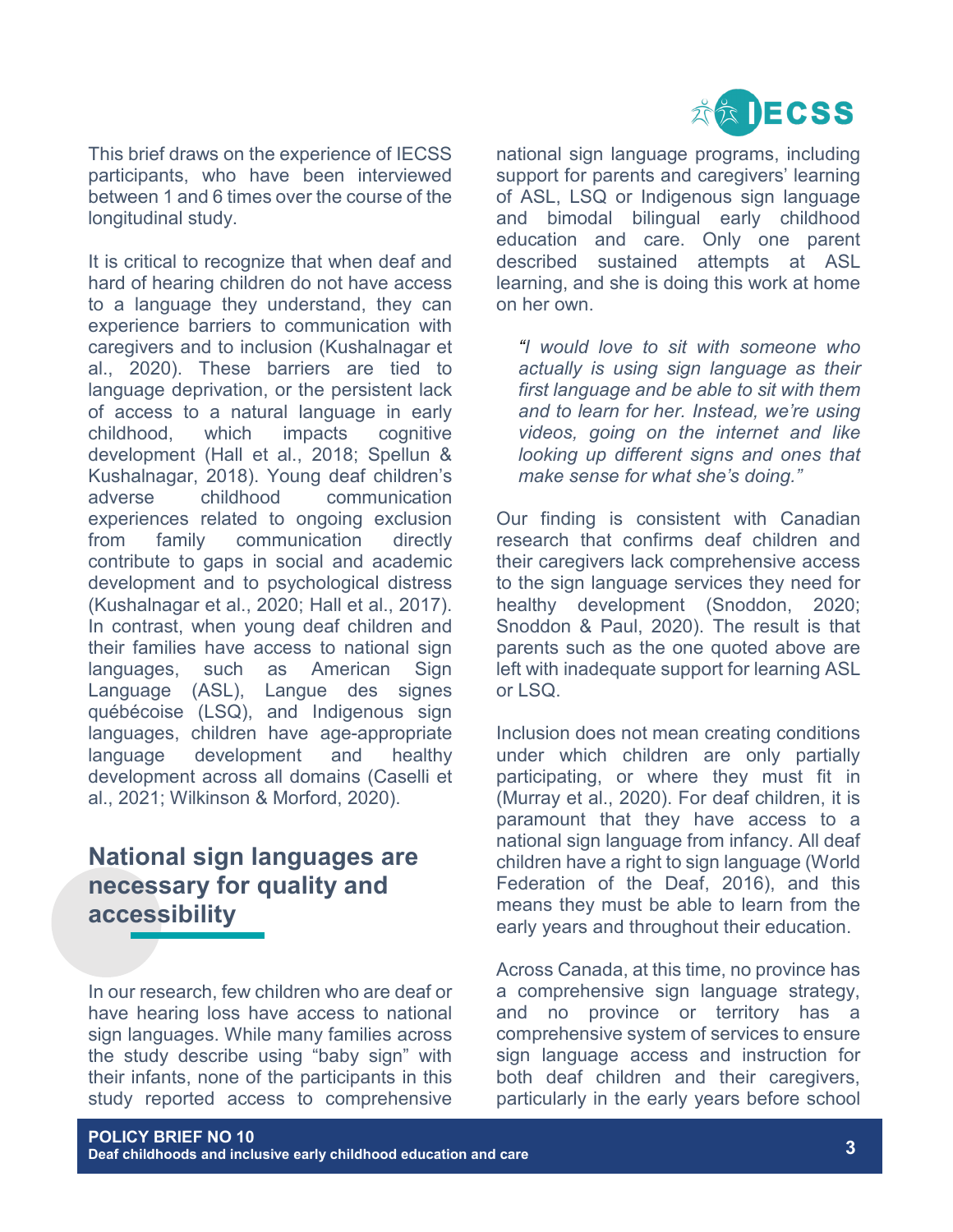

entry. There are some deaf early years programs and services that include ASL and LSQ, such as deaf mentor services for families that introduce families to ASL and LSQ. The announcement of funding for a universal childcare program brings the possibility of universal access, which must include access to national sign languages. The national childcare strategy, however, will rely on provincial governments to design programs that recognize deaf children's language rights. This strategy is in turn reliant on effective collaboration with deaf adults and deaf community organizations (Gale, 2020).

Often, governments require families to choose between either spoken or signed language development service options. It is not a choice available to families to receive services that support bimodal bilingualism (Snoddon & Paul, 2020). This is contrary to research and identified international best practices in family-centered early intervention, and also affects deaf children's healthy development (Moeller et al., 2013). Some provinces and territories do not provide sign language early intervention at all. Others, such as BC (through the Deaf Children's Society of BC); Alberta (through Connect Society services and preschools in Edmonton and Calgary); Manitoba (through Manitoba Possible), Ontario (through Silent Voice Canada); Quebec (through Institut Raymond-Dewar, CPE Lafontaine, École Gadbois, and others); New Brunswick (through New Brunswick Deaf and Hard of Hearing Services); and Newfoundland (through the Newfoundland Association of the Deaf) provide some services to deaf and hard of hearing children and their families that may serve as a starting point for a more comprehensive system.

The budget announcement makes no reference to services for families, or support for families to understand and access pathways to specific services such as the ones mentioned here. For deaf children, it is critical that their families also have access to ASL/LSQ services and deaf mentors.

### **Recommendation #1:**

A national sign language strategy is needed in order to ensure that child care is inclusive of deaf children and maximizes access to comprehensive sign language programs and services that meet the needs of children and families. Both bilingual/bimodal early years programs and sign language programs for families must be adequately funded.

# **The diversity of deaf childhoods**

Deaf childhoods are diverse. Race, disability, geography, economic and education status, family arrangements including custody/adoption/foster care and kinship care are all represented amongst deaf children. Immigration and citizenship, family employment, siblings and other family members' health are all factors in family capacity to navigate, comply with and participate in ASL/LSQ and Indigenous sign language early years programs and services. These factors also influence participation in deaf communities from an early age.

Accessing high quality bimodal bilingual education and care that incorporates national sign languages and written/spoken languages should not mean that children do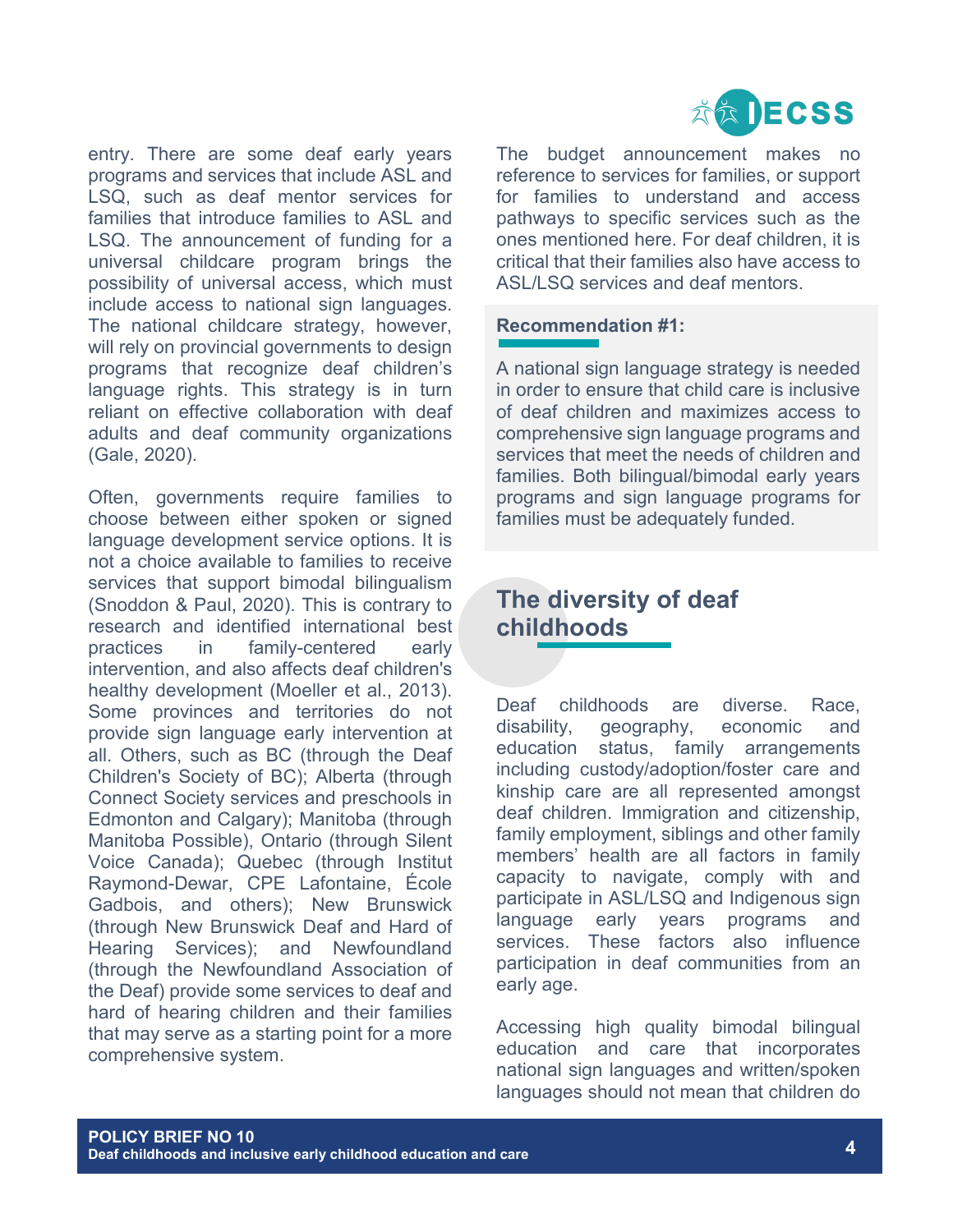

not also have access to their family's communities, and to other supports and services that they may want or need based on the diversity of deaf childhoods. In our study, deaf and hard of hearing children have many other characteristics that are part of what they bring to early years programs and services. In our study, children who are autistic, have ADHD, have Down syndrome, have cerebral palsy, have had health concerns, such as childhood cancers and other illnesses, are all represented amongst the deaf and hard of hearing participants. The experience of participants in our study suggests that families are required to choose between sign language programs and other services. While our sample is small, it indicates that disability services are more predominant and easier to access than ASL/LSQ/Indigenous sign language services for deaf children and their families.

In addition, geography is a factor in access to sign languages. In our research, families in rural and remote communities have almost no access to sign language programs and services, although we have heard about examples of educators and family members attempting to learn individual ASL signs. In these cases, educators and family members who are not qualified to teach sign language may be the only resource available. Provinces and territories should play a role in providing access to appropriate supports for children, families, and educators to learn national sign languages, and for signing deaf individuals to receive early childhood educator training and certification.

In addition, we must recognize the racial and cultural diversity of deaf and hard of hearing children. In the context of ongoing colonization and racial inequality (Smith, 2020; Underwood, et al., 2019), access to national sign language programs and

services must include recognition of the right for children to be served in their families' own communities where they wish. While we call on governments to create bimodal bilingual programs and services, we also recognize the need for programs and services that serve Indigenous, rural, remote and racialized communities.

### **Recommendation #2:**

Deafness is intersectional; a national childcare strategy that is inclusive will recognize the language rights of deaf children. It will also recognize the intersectional identities of deaf children, ensuring access to national sign language programs and service, while protecting their other identities.

# **Deafness is present**

The organization of services is set up to begin with universal hearing screening, followed by speech and language services, and then medicalized interventions such as cochlear implants. This is not necessarily the pattern for all individuals, and a comprehensive strategy would recognize the need for variability; for example, if a family enters the system after infancy, through immigration, or some other factors. Across Canada, there are few provincial or territorial strategies that support families to connect with ASL/LSQ or Indigenous sign language services. With the introduction of a national child care strategy, it is critical that provinces and territories consider how funding, waitlists, policy and procedures will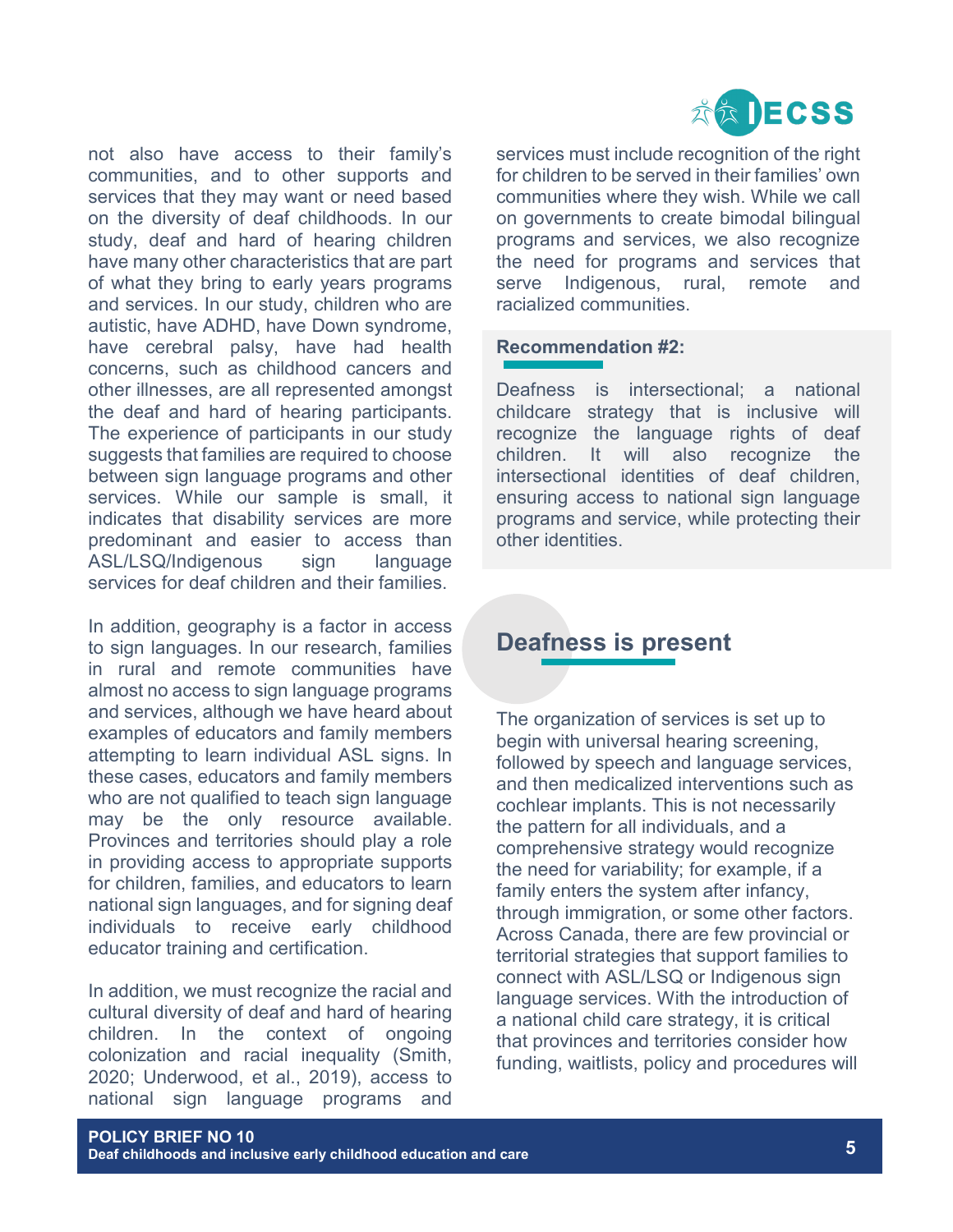

ensure that families have access to these services. At the same time, these strategies must consider the value placed on sign languages.

Throughout the early childhood education and care system, deafness is present. Our early identification and intervention system has multiple and recurring mechanisms to identify hearing loss and to promote spoken language. In our research, services to deaf children are situated within speech and language services, which do not lead to sign language access, although this is possible under some provincial strategies. This system teaches us that hearing and spoken language are normal and preferable. This message about deafness is taught to all families.

Deaf children have diverse experiences with hearing technologies. National sign languages are often central to a positive deaf identity and to supporting language development, including spoken language development when children use hearing aids or cochlear implants (Davidson et al., 2014; Hall et al., 2019). We have heard from families that access to hearing technologies and supports for educators to engage with these technologies are much more prevalent than access to national sign languages, sign language-fluent educators and deaf community members. We have also heard from families that resource consultants and teachers of the deaf provide many resources related to technologies but often have no information about access to ASL/LSQ/Indigenous sign language or deaf communities. Use of technologies should not preclude access to sign languages. One parent described the transition from her child's use of hearing aids to cochlear implants, a period of time in which the child had no mechanism to communicate in her

classroom at all. Ultimately, children should not be denied access to sign language, simply because it is viewed as easier for provincial authorities and education systems if deaf children assimilate than for systems to support children's broad access to national sign languages and deaf adults.

In this way, the early years system upholds normative values. Universal screening means most families are in contact with these values whether their children are deaf or not. The result is that this system perpetuates broad social beliefs that deaf people are deficient.

### **Recommendation #3:**

Inclusion means ensuring access to early childhood education and care for all children and support for deaf communities. The organization of services presents normative values, which may be perpetuating audism and ableism throughout early years systems.

# **Conclusion**

In Canada, systems of early childhood education and care rarely anticipate the arrival of deaf and hard of hearing children and families who benefit from ASL, LSQ, and other national sign languages. This demonstrates the need for greater collaboration with deaf adults, including training of deaf early childhood educators who can provide bimodal bilingual programs, and support for deaf community organizations to provide services.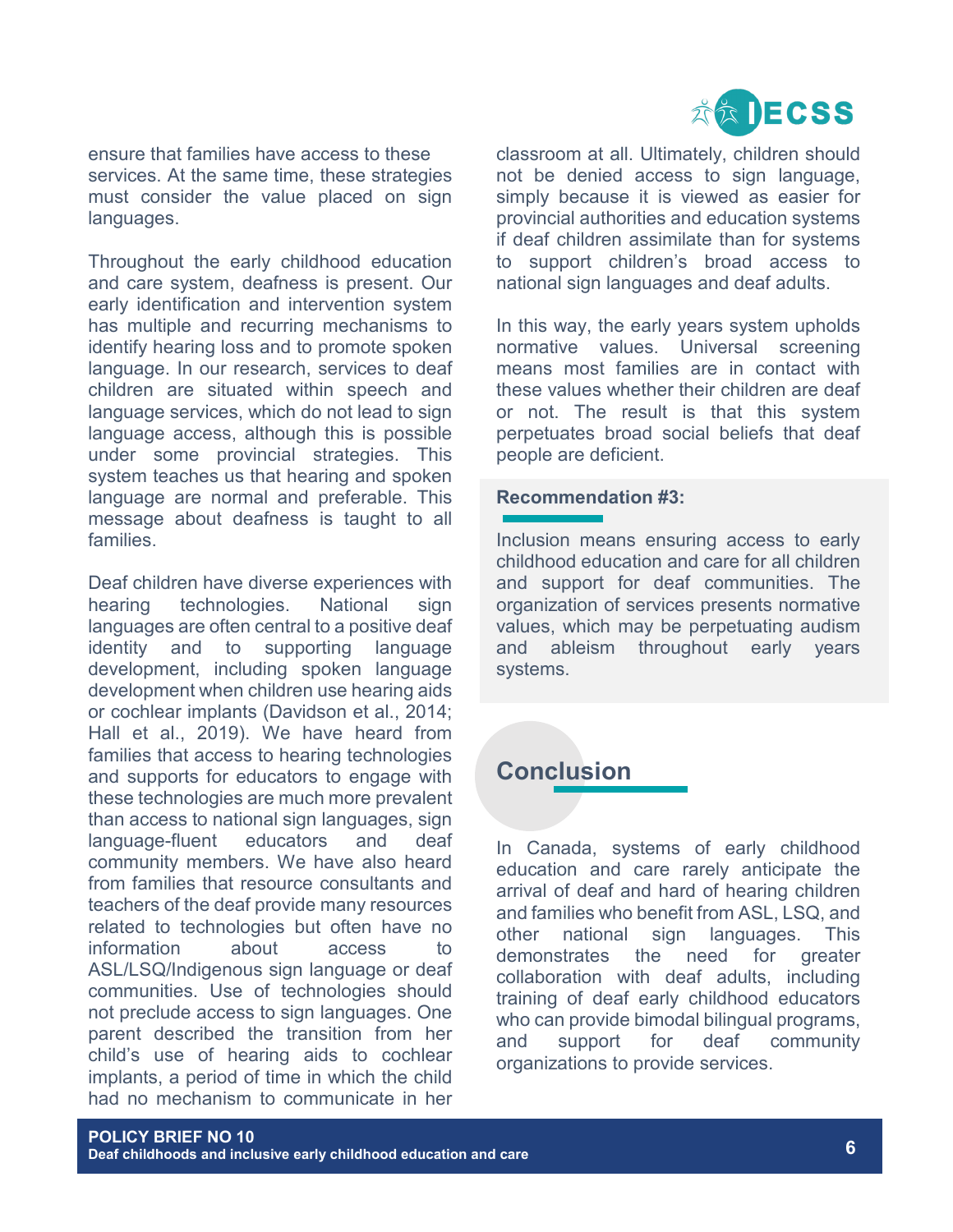

This brief examines access and quality from the standpoint of deaf children and their families. We also wish to draw attention to the many other children who have faced exclusion and discrimination in early learning and care programs across Canada. Elsewhere we have outlined concerns about inclusion for disabled Black, Indigenous, and new immigrant children, as well as children living with poverty (Ineese-Nash; Smith, 2020). We are, however, concerned that specific groups have not been identified in relation to the national childcare strategy, including deaf children.

We do note that a national autism strategy was identified in the budget, albeit separate from the childcare strategy. We applaud the plan to consider the service needs of autistic children and note that the budget funding for a national autism strategy recognizes the systemic issues that arise for autistic children. However, we hope that a national autism strategy will not lead to further entrenching of medicalised ways of understanding human diversity. We also hope that the national autism strategy will not lead to a loss of focus on the specific needs of deaf children and others.

#### **Cite this brief as:**

Underwood, K., & Snoddon, K. (2021). IECSS Policy Brief No. 10: Deaf childhoods and inclusive early childhood education and care. Inclusive Early Childhood Service System project.

### **References:**

Caselli, N., Pyers, J., & Lieberman, A.M. (2021). Deaf children of hearing parents have age-level vocabulary growth when exposed to ASL by six months. *The Journal of Pediatrics*. Ahead of print.

### <https://doi.org/10.1016/j.jpeds.2021.01.029>

- Davidson, K., Lillo-Martin, D., & Chen Pichler, D. (2014). Spoken English language development among native signing children with cochlear implants. *Journal of Deaf Studies and Deaf Education, 19*(2), 238–50. <https://doi.org/10.1093/deafed/ent045>
- Gale, E. (2020). Collaborating with deaf adults in early intervention. *Young Exceptional Children*. Ahead of print. [https://doi.org/10.1177%2F10962506209395](https://doi.org/10.1177%2F1096250620939510) [10](https://doi.org/10.1177%2F1096250620939510)
- Government of Canada. 2017. "Multilateral early learning and child care framework." [https://www.canada.ca/en/employment](https://www.canada.ca/en/employment-social-development/programs/early-learning-child-care/reports/2017-multilateral-framework.html)[social-development/programs/early-learning](https://www.canada.ca/en/employment-social-development/programs/early-learning-child-care/reports/2017-multilateral-framework.html)[child-care/reports/2017-multilateral](https://www.canada.ca/en/employment-social-development/programs/early-learning-child-care/reports/2017-multilateral-framework.html)[framework.html](https://www.canada.ca/en/employment-social-development/programs/early-learning-child-care/reports/2017-multilateral-framework.html)
- Hall, W.C., Levin, L.L., & Anderson, M.L. (2017). Language deprivation syndrome: A possible neurodevelopmental disorder with sociocultural origins. *Social Psychiatry and Psychiatric Epidemiology, 52*, 761-776. <https://doi.org/10.1007/s00127-017-1351-7>
- Hall, W.C., Li, D., & Dye, T.D.V. (2018). Influence of hearing loss on child behavioral and home experiences. *American Journal of Public Health, 108*(8), 1079-1081. <https://doi.org/10.2105/ajph.2018.304498>
- Hall, M.L., Hall, W.C., & Caselli, N.K. (2019). Deaf children need language, not (just) speech. *First Language,13*. <http://dx.doi.org/10.1177/014272371983410>
- Ineese-Nash, N. (2020). Disability as a Colonial Construct: The Missing Discourse of Culture in Conceptualizations of Disabled Indigenous Peoples. *Canadian Journal of Disability*